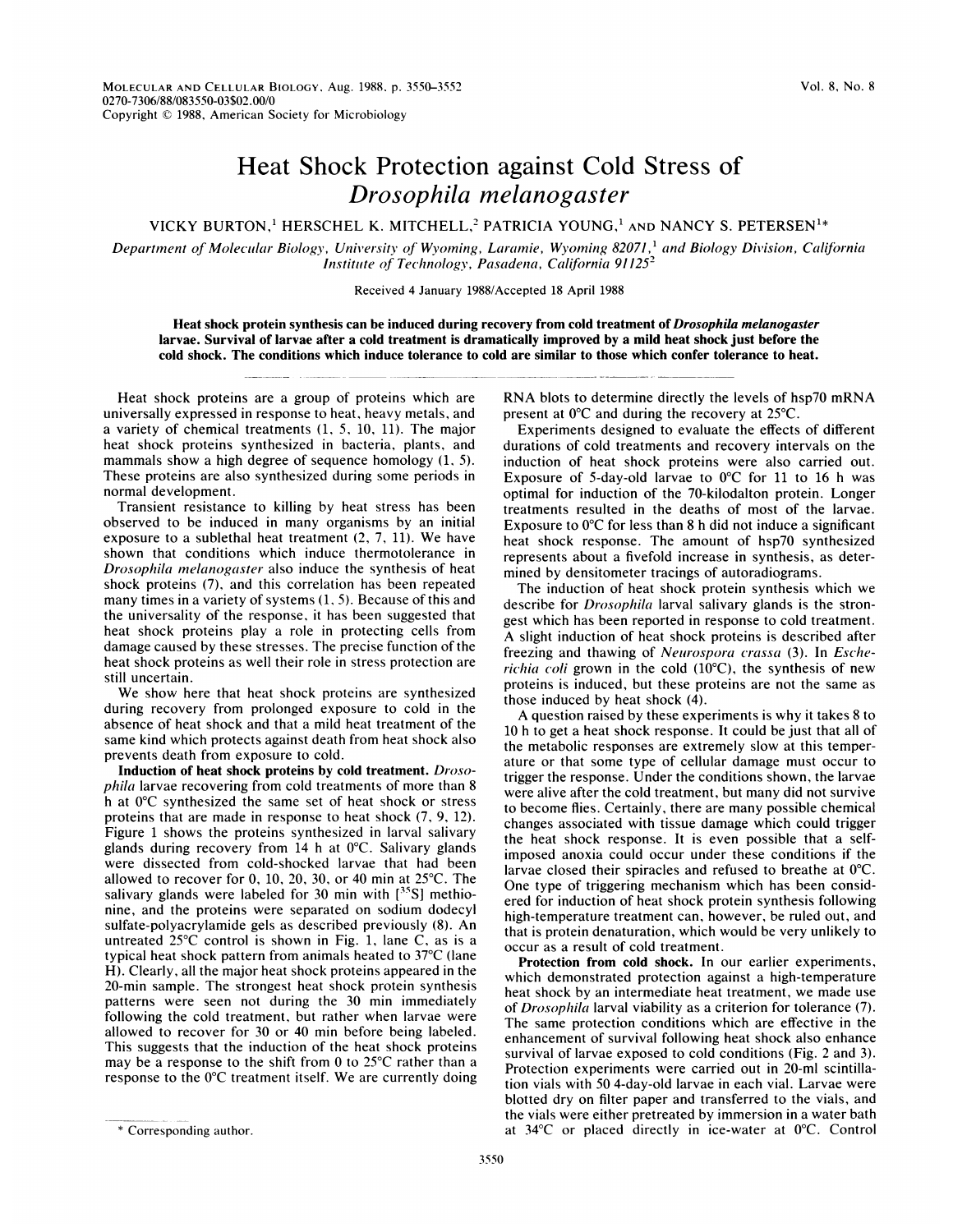

FIG. 1. Induction of heat shock proteins by cold treatments. Four-day-old larvae were exposed to 0°C for 14 h and then warmed to 25°C. Salivary glands were dissected and labeled for 30 min with [<sup>35</sup>S]methionine. Single pairs of glands were taken after the recovery intervals indicated below the middle five lanes, dissolved in sodium dodecyl sulfate sample buffer, and subjected to electrophoresis on acrylamide gel (6, 8). Lane C, Untreated 25°C control; lane H, heat shock protein pattern from animals heated to 37°C.

animals were kept in closed vials at 25°C. Figure 2 shows the effect on survival of heating larvae for different lengths of time at 34°C after a 16-h, 0°C cold shock. Larvae were photographed 8 h after the cold treatment. Under these conditions, dead larvae turn black because of phenol oxidase activation, while the live larvae remain white and burrow into the food or crawl up on the walls of the vials, where they pupate. In this particular experiment, all of the larvae in the vial which had not been heated to 34°C died eventually, but most of those in the vial which had spent 80 min at 34°C survived to pupation. (The 4-day-old larvae used in these experiments were more heat sensitive than the 5-day-old larvae used in the experiments described in Fig. 1.)

More quantitative data are given in Fig. 3. In these experiments, the cold treatment was reduced to 5 h at 0°C to



FIG. 3. Cold protection and survival. Numbers at left indicate times for which larvae (100 per vial) were heated at 34°C. They were then cooled to 0°C in ice for 5 h and transferred to food vials at 25°C. The percentage of the larvae that died as a result of the warm and cold treatments  $(\bullet)$  and the percentage which survived  $(O)$  and developed to puparia (pu) and subsequently to pupae (p) are shown. The bars at the right show the percentage of the larvae that emerged as adult flies (F).



FIG. 2. Cold protection. The photograph was taken 8 h after larvae were removed from the ice and transferred to food-containing vials at 24°C. The black larvae are those which died during this period as a result of the warm and cold treatments. The control (vial C) animals were kept at 25°C during the entire period of the experiment.